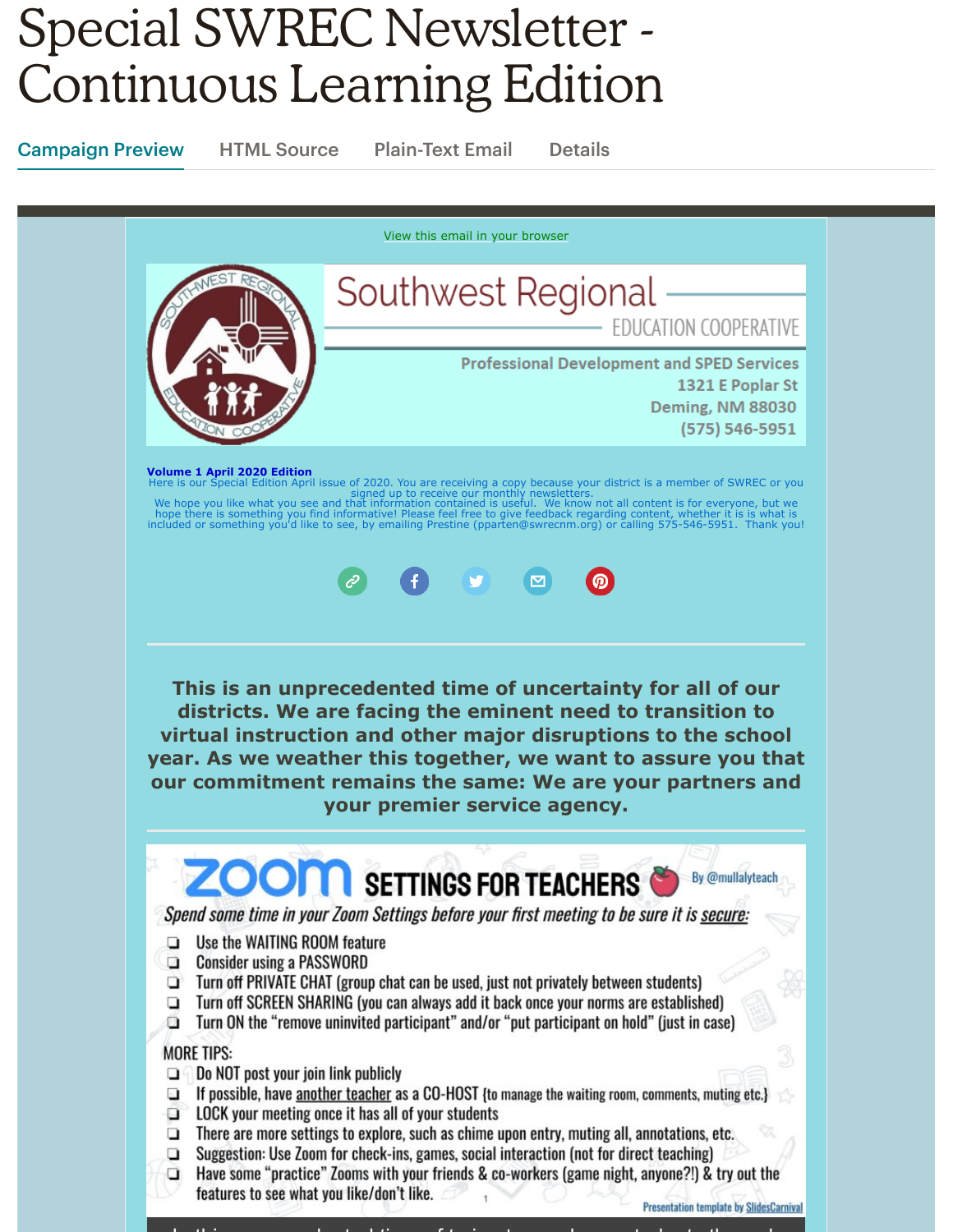In this unprecedented time of trying to reach our students through a means most of us are learning ourselves, many of us are turning to video chats. Zoom is one platform that reminds us that we want to keep our students and ourselves safe from unwanted guests interrupting our sessions. **Check your settings,** whatever platform you choose, to ensure you and your students are secure.



 $K.I.S.S.$ 

## **KEEP IT SIMPLE** for **STUDENTS** and might we add for **PARENTS**!

There are many opportunities presenting themselves to educators for ways to reach students through their FREE resources during this COVID-19 Pandemic Continuous Learning time.

It is important to remember that districts and schools need to take into consideration that parents may have more than one child in our schools.

**Keeping it simple** for them will ensure that parents can best support their child(ren) during this time. **Consistency within each school in the district** is key to success and keeping stress levels from elevating. **If you overwhelm them by using too many programs from school to school, or teacher to teacher**, you may be setting the families up for failure. Be mindful and try not to add to an already stressful situation.

Students are also being overwhelmed by the changes they are facing during this time. Consistency between teachers will be helpful for students with multiple classes when they only have to use one platform for each of their teachers and classes.

# When meeting online

- Dress appropriately
- Make sure the area around you is an appropriate and adequate working environment
- Make sure there is not anything on the wall behind you that can be considered offensive
- Pay attention to lighting
- Minimize background noise
- Have clear procedures for students
- Practice this a couple of times with colleagues first

Zoom meeting, audio only

Zoom meeting with video

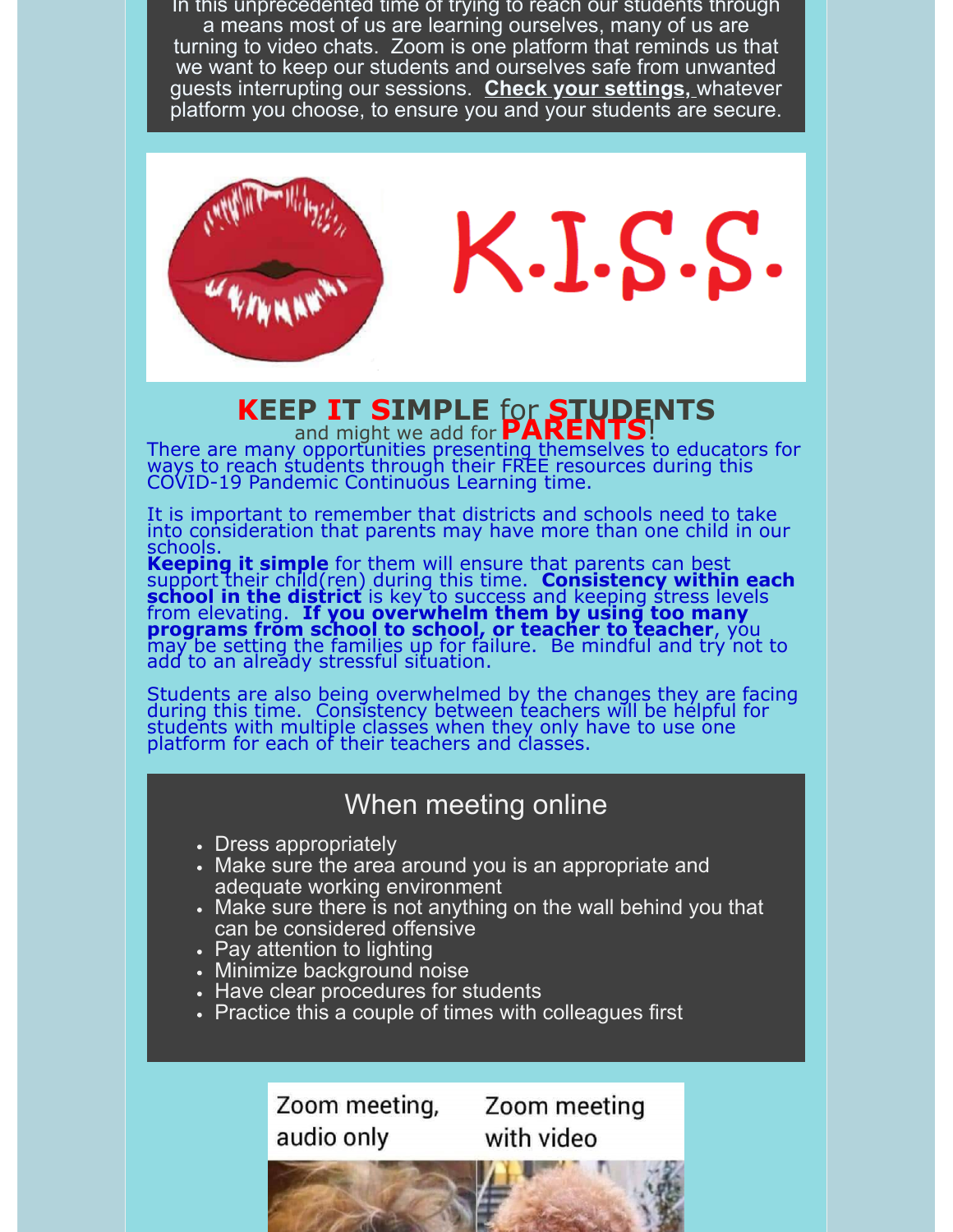

### Tips for working From Home

- Have a Routine: Set a Schedule and stick to it
- Create a Dedicated Office Space
- Get Dressed!
- Increase Communication
- Be Respectful (be mindful of the impact this has on the people you work with!)

#### **The SWREC is ready, willing and able to continue to support your needs. Here is a list of some topics we can offer our districts:**

| <b>TOPIC</b>                                                                                                                                                           | <b>CONTACT</b>                                                                                                                                                                                                                                                                    |
|------------------------------------------------------------------------------------------------------------------------------------------------------------------------|-----------------------------------------------------------------------------------------------------------------------------------------------------------------------------------------------------------------------------------------------------------------------------------|
| <b>Dossier Support</b>                                                                                                                                                 | Chasity Montes cmontes@swrecnm.org<br>Deborah Villalba dvillalba@swrecnm.org                                                                                                                                                                                                      |
| <b>Medicaid Questions/Support</b>                                                                                                                                      | Amber Kelly akelly@swrecnm.org                                                                                                                                                                                                                                                    |
| <b>Special Education Support-</b><br>IEP reviews; virtual trainings,<br>etc.                                                                                           | Gina Labadie vlabadie@swrecnm.org<br>Valerie Brea vbrea@swrecnm.org                                                                                                                                                                                                               |
| Virtual coaching for teachers;<br>lesson planning; planning<br>engaging activities for students;<br>unit plans; virtual trainings on<br>instructional strategies, etc. | Shannon Treadwell streadwell@swrecnm.org<br>Gina Labadie vlabadie@swrecnm.org<br>Chasity Montes cmontes@swrecnm.org<br>Deborah Villalba dvillalba@swrecnm.org<br>Valerie Brea vbrea@swrecnm.org                                                                                   |
| <b>Vocational Transition Specialists-</b><br>trainings on pre-employment<br>skills; self-advocacy; cóllege<br>applications; resumes etc.                               | Ashlea Crumley acrumley@swrecnm.org<br>Victoria Bencomo vbencomo@swrecnm.org                                                                                                                                                                                                      |
| Virtual training for teachers on<br>(Class Notebook, Video Chat,<br>Assignments, Forms, etc)                                                                           | Microsoft Teams and its features Prestine Parten pparten@swrecnm.org                                                                                                                                                                                                              |
| <b>YOUR NEEDS-</b><br>As always, we will tailor<br>support to fit your needs and<br>ideas.                                                                             | Vicki Chavez vchavez@swrecnm.org<br>Valerie Brea vbrea@swrecnm.org<br>Shannon Treadwell streadwell@swrecnm.org<br>Gina Labadie vlabadie@swrecnm.org<br><b>Chasity Montes cmontes@swrecnm.org</b><br>Deboráh Villalba dvillalba@swrecnm.org<br>Prestine Parten pparten@swrecnm.org |